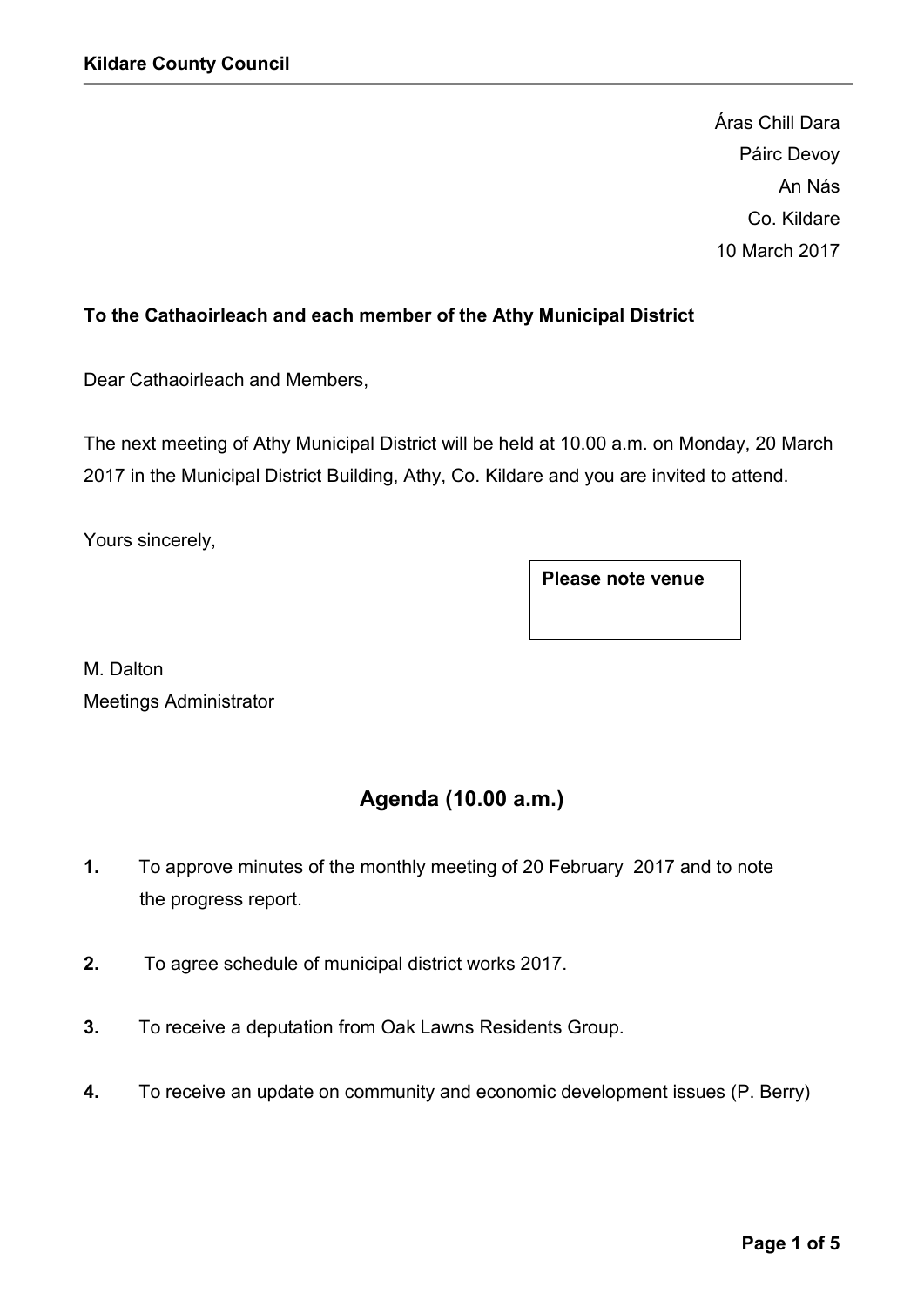5. To receive an update on the Athy Distributer Road.

## Roads, Transportation and Public Safety (10:15 a.m.)

6. To consider Section 38 Road Traffic Act 1994 – Proposed double yellow lines/parking restrictions on Stanhope Street (R417) Athy, Co. Kildare. (amended map attached).

#### **Motions**

## 7. Councillor Wall

That the council extend the pilot scheme on reducing and removing old signs to all the towns and villages of the Athy Municipal District, given the positive affect this scheme has already had.

#### 8. Councillor Keatley

That the council include Shackleton village, Timolin and Moone Terrace in the 2017 road sweeping schedule.

#### Questions

## 9. Councillor Miley

Can the council move immediately to repair the mass path that was put in place by the National Roads Authority (NRA) in 1998 as part of the Moone bypass to facilitate and serve the community at Bolton Hill and Bolton Abbey?

#### 10. Councillor Breslin

Can the council carry out remedial works to fill the potholes in Earlscourt, Athy?

## 11. Councillor Keatley

Can the council restore the water cuttings on roads in Sheriffshill, Collin and Coolrake?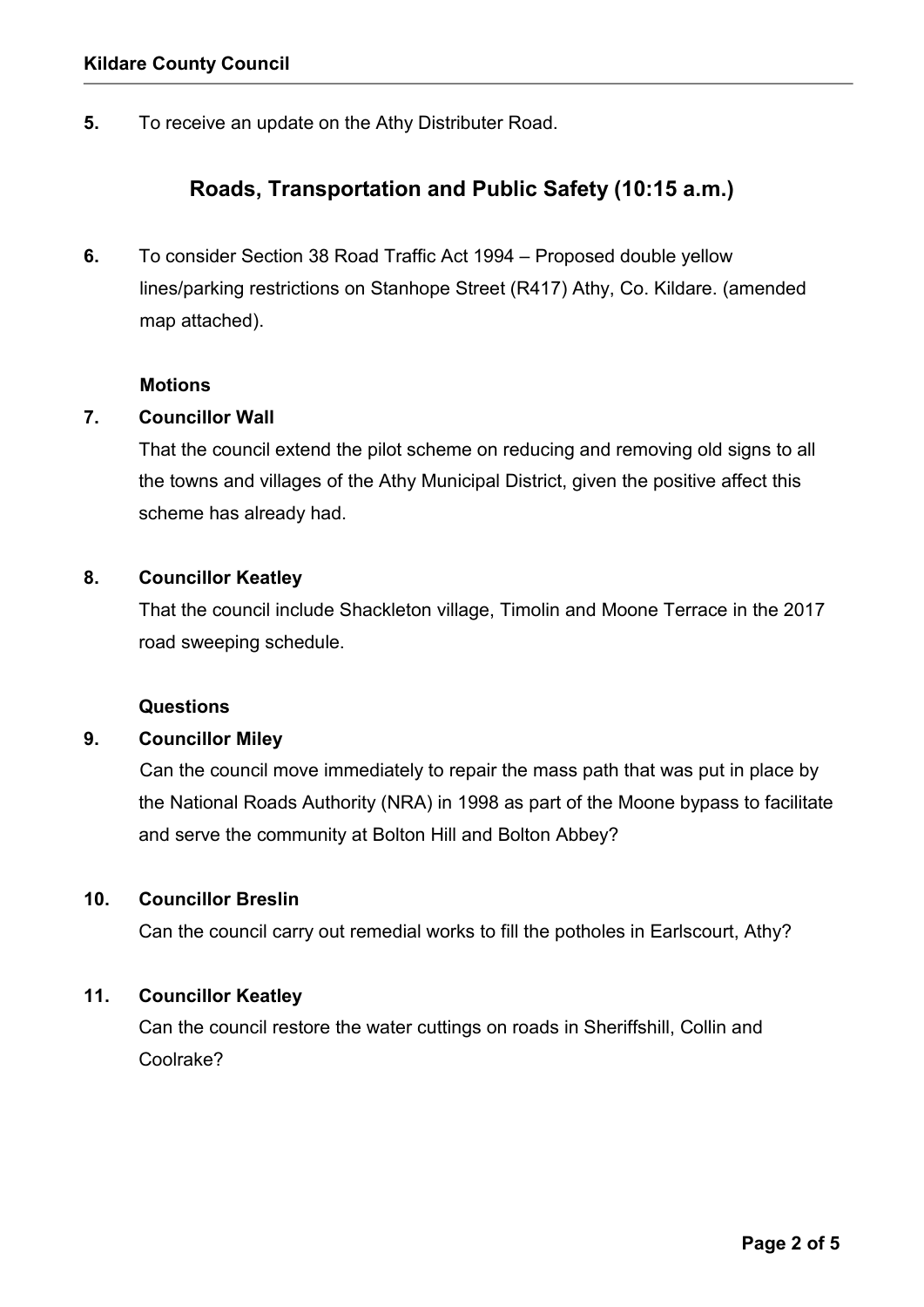## 12. Councillor Keatley

Can the council engage with St Colmcilles National School, Moone in order to improve the road safety at school opening and closing times?

## Water Services and Environment (10:40 a.m.)

13. To receive an update on on the improvements on the sewerage network planned for Narraghmore and Kilmead.

## Housing & Corporate Services (10:45 a.m.)

#### Motion

#### 14. Councillor Breslin

That the council establish a working committee comprising of residents from Flinter's Place, Canal Walk, Athy, officials from both the council, Respond Housing Association and councillors, prior to the commencement of the proposed housing development by Respond Housing Association at Flinter's Field, Athy.

## **Questions**

#### 15. Councillor Redmond

Can the council produce a policy to protect the most vulnerable from landlords who keep poor conditions and can we be advised of the relationship between the council and the Rented Tenancies Board (RTB)?

#### Councillor Wall

16. Given the positive intervention by the council in the Corran Ard Estate in Athy, can the council complete the purchase of unoccupied houses as a matter of urgency?

#### **Motions**

#### 17. Councillor Redmond

That the council organise a meeting with representative TD's for this municipal district area with a view to meeting the Industrial Developlment Authority (IDA).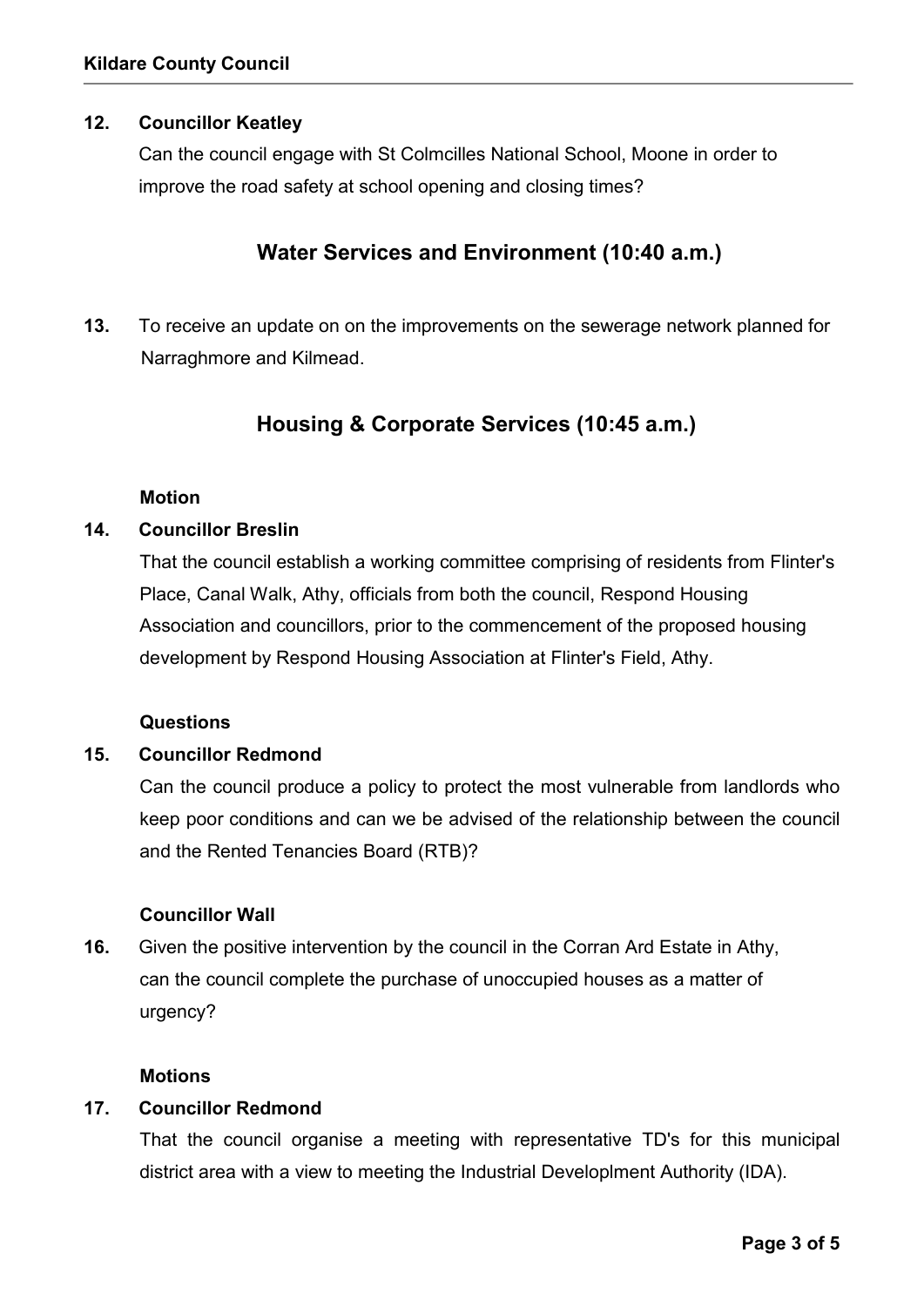The agenda meeting with the Industrial Development Authority (IDA) should center around three key issues:

- The Athy development plan will be initiated soon and the Industrial Developlment Authority (IDA) may be integral to developing strategic policy.
- Their views on how we are marketing the town from the point of view of increasing employment and foreign investment. (We should point out our water, links with third levels and road network but what else needs to be focused upon).
- What strategic infrastructure should we be looking at planning in the Athy area to make the area not only attractive, but the top of the level two regional towns.

This will be a first in a number of ways but I believe the TD's will help and want to help our cause.

#### Joint Motion

## 18. Councillor Wall and Councillor Breslin

That this committee calls on the Minister for Health to immediately make the Orkambi drug available to the sufferers of cystic fibrosis whom request it.

#### Question

#### 19. Councillor Redmond

Can we celebrate travellers ethnicity by holding a special night here for all Athy travellers?